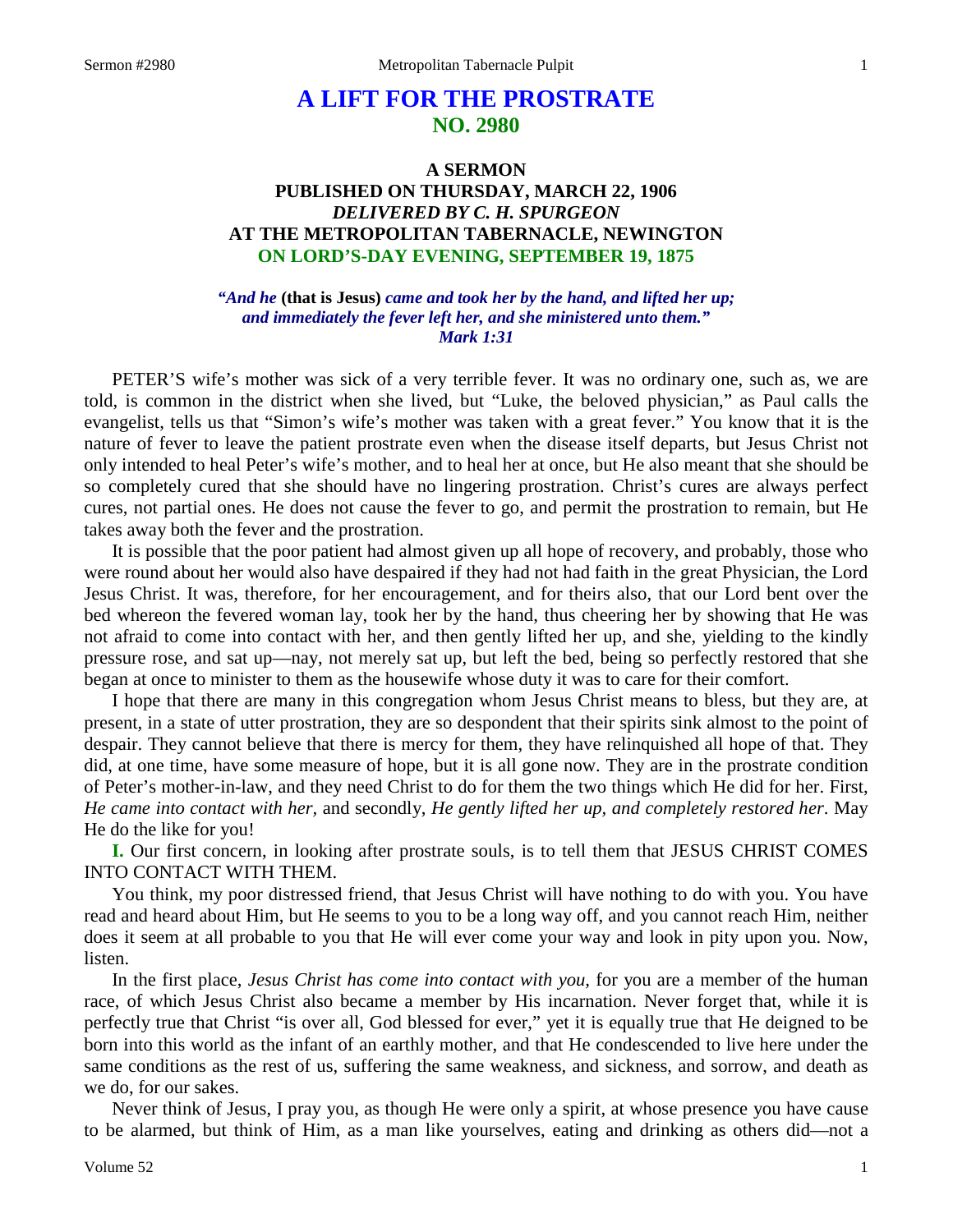recluse, shutting Himself away from sinners, but living as a man among men, the perfect specimen of manhood, the man Christ Jesus, for thus He has come near to you. You would not be afraid to speak to one of your fellow men, then, do not be afraid to speak to Jesus. Tell Him all the details of your case, for He was never a man of a proud and haughty spirit. He was not one who said, "Stand by, for I am holier than thou," but He was a man with a great heart of love.

He was so full of attractiveness that even children came and clustered around His feet, and when His disciples would have driven them away, He said, "Suffer the little children to come unto me, and forbid them not: for of such is the kingdom of God." He never repelled even the very worst of mankind when they approached Him, but He longed to gather them to Himself. He wept over the guilty city of Jerusalem, and said, "How often would I have gathered thy children together, even as a hen gathereth her chickens under her wings, and ye would not!" Come, then, distressed spirit, and see, in the very fact that Jesus is Immanuel, God with us, that He has come near to you, and laid His hand upon you.

"Ah! you say, "I can comprehend that He has come near to men, but then, I am not merely a man, but a sinful man." Yes, and *Jesus has come near to sinful men,* and His name is called Jesus because He is the Savior from sin. His work in this world was not to seek saints, but "to seek and to save that which was lost." My Master's errand was not to the good, the excellent, the righteous, but to the evil, the unholy, the unrighteous. He said, "They that are whole have no need of the physician, but they that are sick: I came not to call the righteous, but sinners to repentance." If He did not come to save sinners, why did He come as a sacrifice? Sacrifice is only required where there is sin—an atonement is only needed where there is guilt. Christ comes to you, a guilty sinner, and He lays His hand upon you, even as he laid it upon Peter's wife's mother when she was sick of that great fever.

Do I hear you say, as in a whisper, as if you were afraid that anyone else should hear you, that you are not only a sinner, but a great sinner—that you have sinned beyond the ordinary guilt of the common mass of mankind—that there are some points in which the crimson of your guilt is of a deeper dye than that of any other man? My friend, let me assure you that *Jesus Christ came to save the chief of sinners*.

Do you see Him, on the cross, enduring those indescribable pangs of death! Can you hear His deathcries, and that soul-piercing shriek, "My God, my God, why hast thou forsaken me?" and still think that such a death as that was on behalf of little sinners' trifling offenses, mere peccadilloes or mistakes? Ah, no! the Son of God came to give His life a ransom for many great sins, and many great sinners.

The grandeur of the atonement of Christ is a proof that its object was the removal of sin, however great that sin may be. The Son of God is Himself the Savior of sinners, there must, therefore, be a colossal greatness about sin to need the Son of God to remove it, and to need that the Son of God should die ere the more than Herculean labor of putting sin away could be performed, but having put away sin by the sacrifice of Himself, He is now able to save even the greatest of sinners.

That Jesus has come into contact with great sinners, is very clear, for as you read the record of His life, you see that *His preaching was constantly aimed at just such characters*. If you take a survey of His usual congregations, you will discover that they were largely made up of such characters. The Pharisees said, with contempt, but no doubt with truth, "This man receiveth sinners, and eateth with them." Just at that very time, we have the record, "Then drew near unto him all the publicans and sinners for to hear him."

His preaching evidently attracted them, and He never seems to have been surprised that it did, nor to have expressed His disgust that He should have drawn around Him such a low and degraded class of hearers. No, but on the contrary, He said that He was sent to seek lost sheep till He found them, and to welcome the wandering prodigal when he came back to his Father's house. Our Lord Jesus Christ, from the character of His congregation and the tone of His preaching, evidently came to this world on purpose to come into contact with the very worst of sinners.

I want you to realize, dear friend, that my Lord Jesus Christ is a man, and that He is not a man who has come to look for congenial companions who might be worthy to be numbered amongst His acquaintances, but He has come to look after uncongenial men and women to whom He may bring the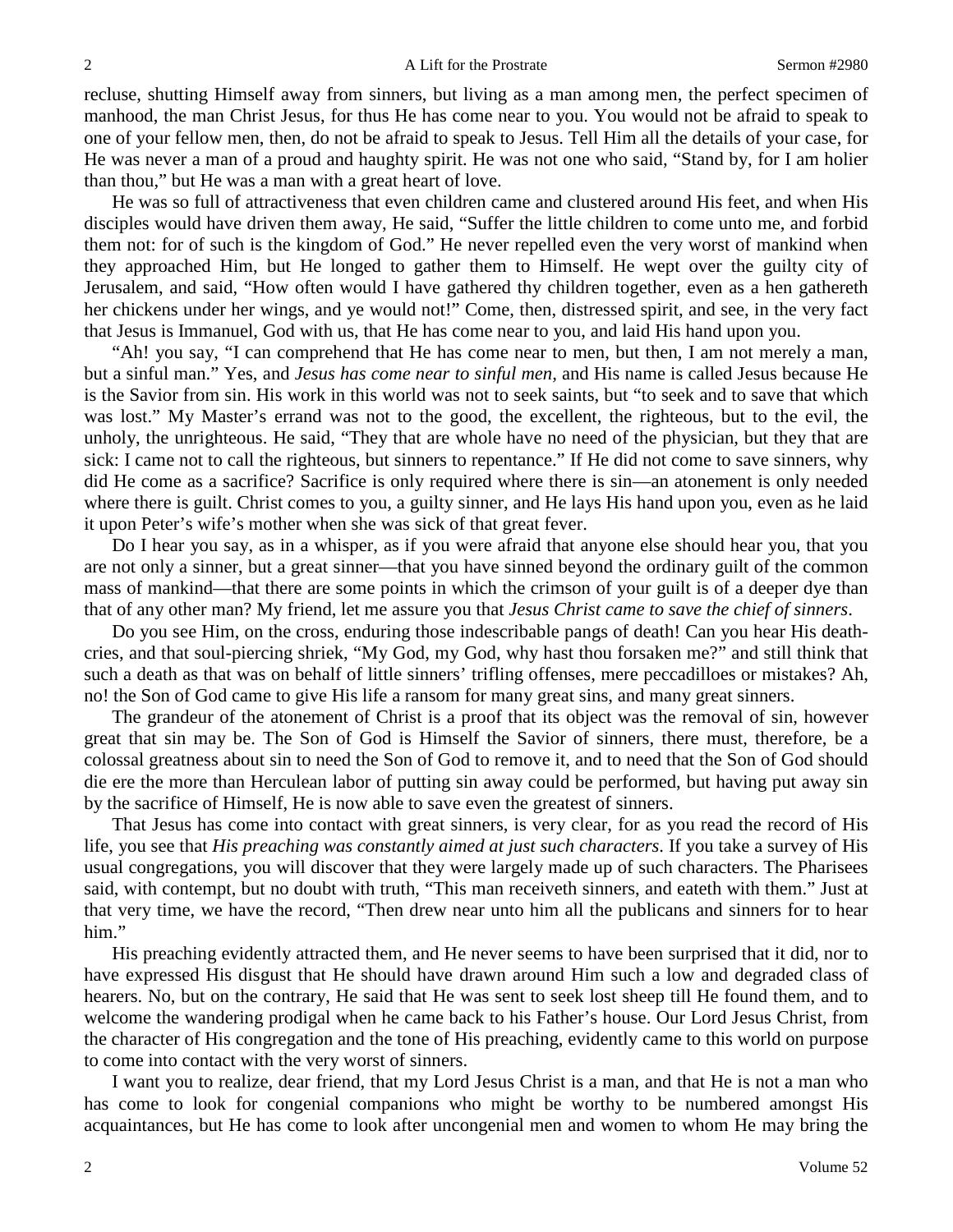blessings of salvation. He has come, not to be ministered unto, but to minister—not to receive, but to bestow boons, His object in being here, in this world, is not to pick out, here and there, a noble and notable character, but to seek after souls that need His grace, and to come to them, and bless and save them. So He has, in this respect, come near to you.

Remember that commission of His, which He gave to His disciples a little while before He went back to heaven, "Go ye into all the world, and preach the gospel to every creature." On another occasion, after His resurrection, He reminded them "that repentance and remission of sins should be preached in his name among all nations, beginning at Jerusalem," that is, beginning at the very place where the people lived who had crucified Him.

"Begin where they live who have stained their hands with my blood. Begin with them, and then go to every other creature in the whole world, and say to sinners in every part of the globe, 'Whosoever believeth on the Son of God hath everlasting life." In giving that commission, our Lord Jesus Christ reached His hand across the centuries that He might touch you, and I have come here to obey His commission by preaching the Gospel to you, for you are included in the term, "every creature." So Jesus Christ comes into contact with you through the preaching of His Word at this very moment.

There is one solemn thought that I should like you to think of, it is this—having entered this house of prayer, and having heard the Gospel, as you will have done before this service is over, *the Lord Jesus Christ has so come into contact with you that you will never lose the impress of that contact, whether you are lost or saved.* If you are lost, you will have the additional guilt of having rejected Him, neither can you ever clear yourself of that guilt, do what you may. Your ears have heard the Word, so that, if you do not receive it, you will be numbered amongst those to whom the Gospel came, but who judged themselves unworthy of everlasting life, like some of those to whom the apostle Paul preached, and therefore, it shall condemn you.

For to everybody who hears the Gospel, there is a savor in it, to some, it is a savor of death unto death, and to others a savor of life unto life. There is not a man, woman, or child, who has understanding enough to know what we mean by preaching the Gospel, who will be able to go out of this house of prayer without receiving some token of contact with the Lord Jesus Christ. Either his blood will be upon you to save you, or else there will be realized in you that dreadful curse which the Jews invoked upon themselves, "His blood be on us, and on our children," which abides upon them as a curse unto this day.

You shall either be cleansed from guilt by the blood of Jesus, or else you shall be guilty of rejecting Him, and so putting yourselves in the same category as the Jews who rejected Him, and who nailed Him to the accursed tree. One way or other, be ye sure of this, "The kingdom of God is come unto you." It is a solemn fact to have to state this, but so it is. Jesus Christ has, in some way or other, put His hand upon you, and He is now in contact with you.

**II.** Leaving that point, however, I feel joy in passing on to the next one. When Jesus grasped the hand of Peter's wife's mother, HE THEN BEGAN GENTLY TO LIFT HER UP. She, willingly enough, responded to His touch, and by at once recommencing her household duties, proved that she was perfectly healed.

Now, there are some poor, prostrate, desponding souls, who need somebody to give them a lift, and I would that the Lord, even while I am preaching, might take some of you by the hand, and lift you up. My object will be to mention a few things which may help to give you a lift. You want to be saved, you long to be saved, but you fear that you never will be, and it is that very fear which keeps you from being saved. If you could but hope, your hope would be realized, but you do not feel as if you dared even to hope. Now, give me your hand, and let me try to give you a lift.

First, *remember that others, who were very like what you now are, have been saved.* Do you not know some people who used to be very much in the condition in which you are at the present moment? If you do not, then find out the nearest Christian friend amongst your acquaintance, tell him what you regard as the peculiarity of your condition, and I feel almost certain that He will say to you, "Why, that is not anything peculiar, that is just how I was before I found the Savior." If you do not find it so with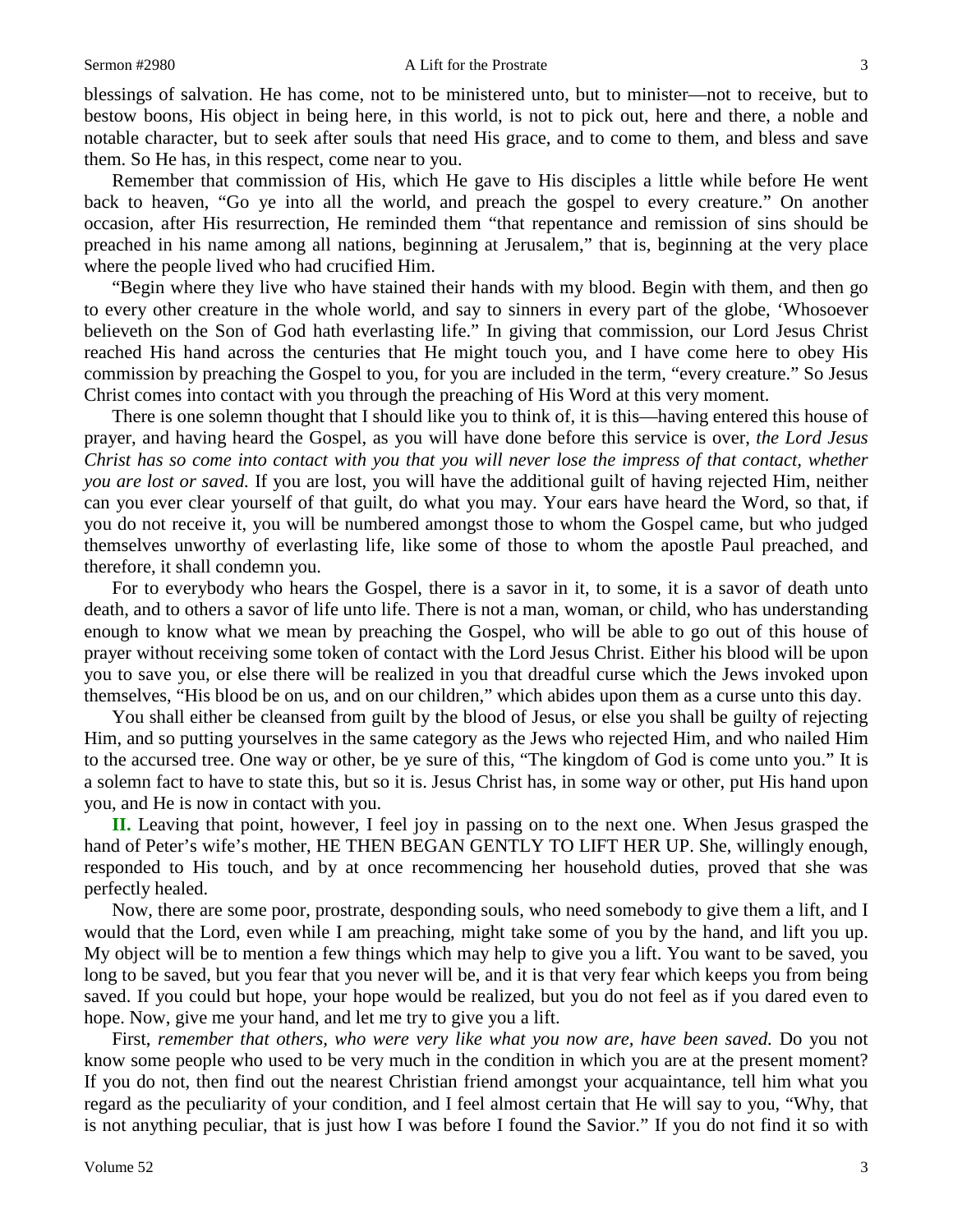the first Christian person whom you meet, you ought not to be surprised, because, of course, all Christians are not alike, but I feel sure that you will not have talked to many Christian people before you will find that what you consider to be very remarkable peculiarities in yourself will turn out to have been very common, for a great many other people have been in just the same state.

I challenge you, who are very despondent, to see whether you cannot find some, who once were as you now are, who have been saved, and when you do find them, the reasoning is very clear. If A be saved, and B is like A, then why should not B also be saved?

"Ah!" say you, "I have very few Christian acquaintances of whom I can make inquiry," Very well, then, I will give you another simple test. *Take your Bible, and look out the cases of conversion, and see whether the saved ones were not very much like you now are,* and if that should not satisfy you, turn to the various promises that the Lord Jesus has made to coming sinners, and set whether there is not one that is suited to such a sinner as you are. I think that you cannot go far in an honest examination of the promises of the Gospel without saying, "Well, now, it really does look as if I could squeeze in there, at any rate, I think that description just exactly meets my case."

I should not be surprised if you meet with some text, of which you will say, "Why, that looks as if it had been written entirely for me, it is such an accurate description of my forlorn condition." Well, then, if you find that Christ has invited such sinners as you are, and that, according to the inspired record, He has saved such as you are, why should not you also have hope? Have you been a thief? Remember that—

> *"The dying thief rejoiced to see That fountain in kits day; And there may you, though vile as he, Wash all your sins away."*

Have you been a sinner in a more immodest sense? Remember that there was a woman, who was "a sinner" in that very sense, who washed Christ's feet with her tears, and wiped them with the hairs of her head. Have you been a swearer? I should think that Simon Peter had been a great swearer before he was converted, or else he would not have used oaths and curses so freely when he denied his Master. Yet, in spite of that old habit breaking out again, Simon Peter was not only saved, but he became one of the most useful servants of our Lord Jesus Christ.

I might continue to mention all sorts of sinners, and say to you, "Such a one as you now are has been saved, and has gone to heaven, is not that a lift for you? I pray the Lord to make it so. Others like you have been saved, so why should not you also be saved? Wherefore, be of good courage, poor prostrate sinner."

Let me give you another lift. *Salvation is all of grace,* that is to say, it is altogether of God's free favor. God does not save any man because there is anything in him that deserves salvation. The Lord saves whomsoever He wills to save, this is one of His grand prerogatives, of which He is very tenacious. His own declaration is, "I will have mercy on whom I will have mercy; and I will have compassion on whom I will have compassion, "and Paul's conclusion from that declaration is, "So then it is not of him that willeth, nor of him that runneth, but of God that showeth mercy."

Well, now, if it be God's will to bestow His mercy upon sinners, according to His own sovereign grace in Christ Jesus, irrespective of anything good in them, why should He not show mercy to you? You have been looking for some reason in yourself why He should show mercy unto you, but you cannot find any such reason, and I can tell you that there never was any reason in sinners themselves why God should save them. He has always saved them for reasons known only to Himself, which He has never revealed, and which He tells us He will not reveal. He asks, like the householder in the parable, "Is it not lawful for me to do what I will with mine own?" and so He will do. No man has any right to salvation. We have all forfeited all claim of merit, so, when the Lord gives His mercy, He gives it wherever He pleases. Why, then, should He not give it to you as well as to anybody else?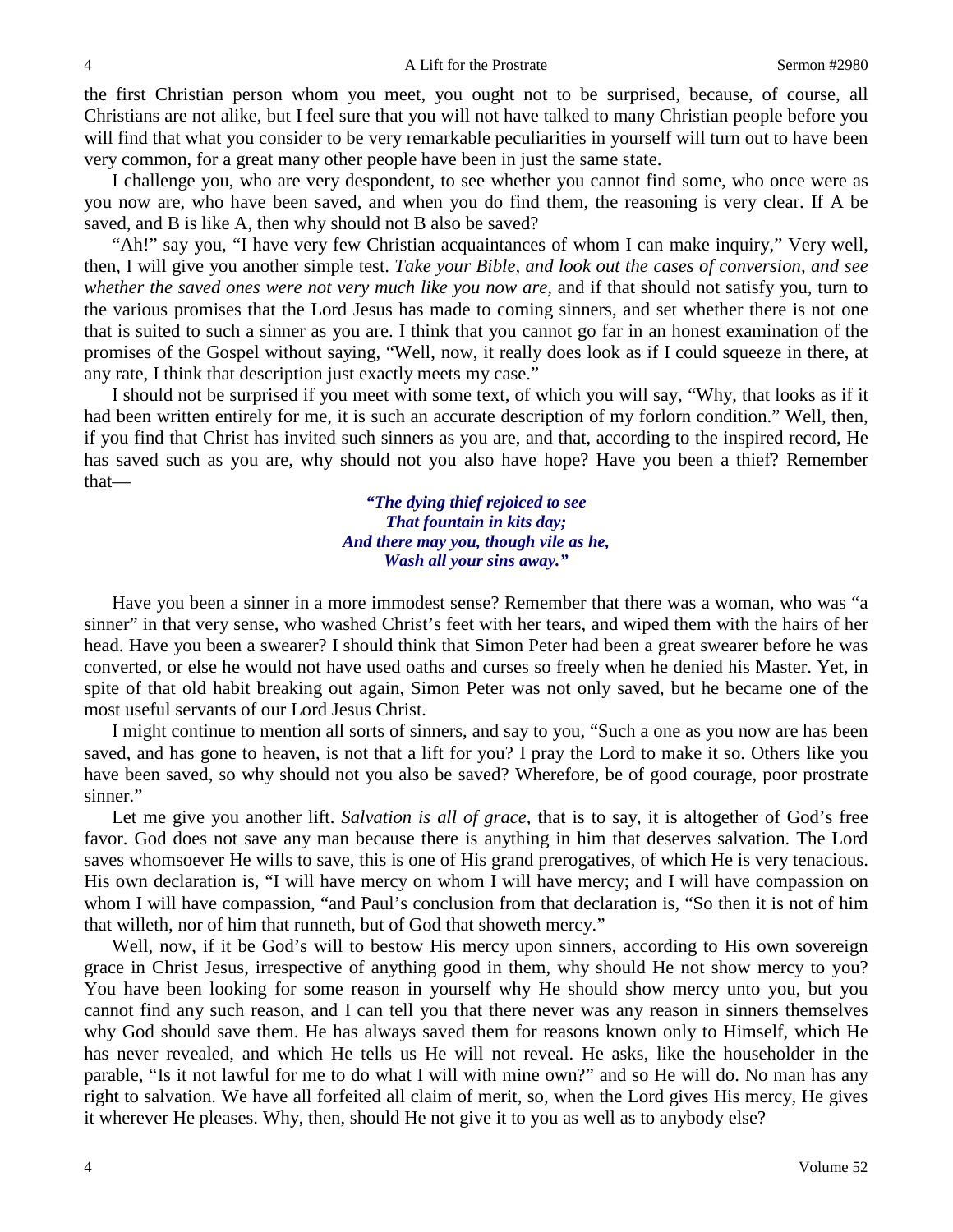I may also remind you that *faith in Jesus Christ always does save the soul*—simply trusting Him, as we were singing just now—

> *"Only trust Him! Only trust Him! Only trust Him now! He will save you! He will save you! He will save you now!"*

There have been a great many who have put this to the test, and they have found that faith in Christ has saved them. There are some people, nowadays, who tell us that this is immoral doctrine, they say that we ought to preach up good works. We do preach up good works, in the most forcible manner, for we say that faith in Jesus Christ prevents men from living in sin. We do not preach good works as a ground of salvation. That would be as foolish as children, who take flowers, and stick them in the ground, and say, "Oh, what a beautiful garden we have got!" We plant the seeds of the flowers, or the roots of the flowers of grace, for faith in Jesus Christ is the seed and the root of virtue, and he that believes in Jesus Christ is saved, not merely from the punishment of sin, but from the sin itself—from the power of sin, from the habit of sin.

If it be still said that this is immoral doctrine, let the thousands of men, who have been saved from drunkenness, and lasciviousness, and profanity, by simply believing in Jesus, rise up, and enter their solemn protest against the wicked charge that there is anything immoral in this teaching. Immoral doctrine? Why, it has brought millions to Christ, and millions to heaven. If this doctrine could truly be called immoral, then God Himself might be charged with being immoral, for this Gospel assuredly came from Him, and it is nothing short of blasphemy to call it immoral.

Hear this Gospel, sinner. You have no good works, and you will never have any until you repent of sin and trust the Lord Jesus Christ. If you try to have any, they will all break down, because the motive at the back of those supposed good works will be this, you will do them in the hope of thereby saving yourself. What is that but sheer selfishness—dead selfishness, which cannot be acceptable with God?

But sirs, if you will only trust the Lord Jesus Christ, you shall receive the immediate pardon of your sin, and with that pardon will come heartfelt gratitude to Him who gives you the pardon, and with that gratitude will come intense hatred of everything that He hates, and fervent love of everything that He loves. And then you will do good works, but from what motive? Why, out of gratitude to Him, and not being the result of selfishness, they will really be good works, for they will be done with the view of pleasing God, and not as a means of getting something for yourself.

Every soul, then, that has believed in Jesus has found everlasting life, and deliverance from sin. Very well, then, you also will find the same blessings if you now confide wholly in Him. They did "only trust him," do you the same—"only trust him now." They dropped into the arms of Christ, He caught them, and held them fast. Do you the same, drop now into the arms of Christ, who stands beneath you, ready to catch you, and you shall most certainly be saved. This is Christ's own declaration, "He that believeth and is baptized shall be saved."

The belief is to come first, and the baptism is to follow as the confession of the belief. Christ commanded His disciples to observe that order, "Go ye therefore, and teach (or make disciples of) all nations, baptizing them (those who are made disciples), into the name of the Father, and of the Son, and of the Holy Ghost." This is what Christ Himself said, so, if you have believed in Him, and have been baptized on profession of that faith, you are saved, just as myriads of ours have been saved. I have thus tried to give you a further lift up, and I pray the Lord Jesus to take you by the hand, and lift you up, you fevered and prostrate patients, who cannot rise without His power being poured into you.

Let me try to give you a lift in another way. I think I hear you say, "O sir, I know the Gospel, but somehow, I cannot get hold of it. I know what praying means, but I cannot pray as I would. I know what repenting is, but I cannot repent as I would." Here is a text which will, I hope, give you a lift, "The Spirit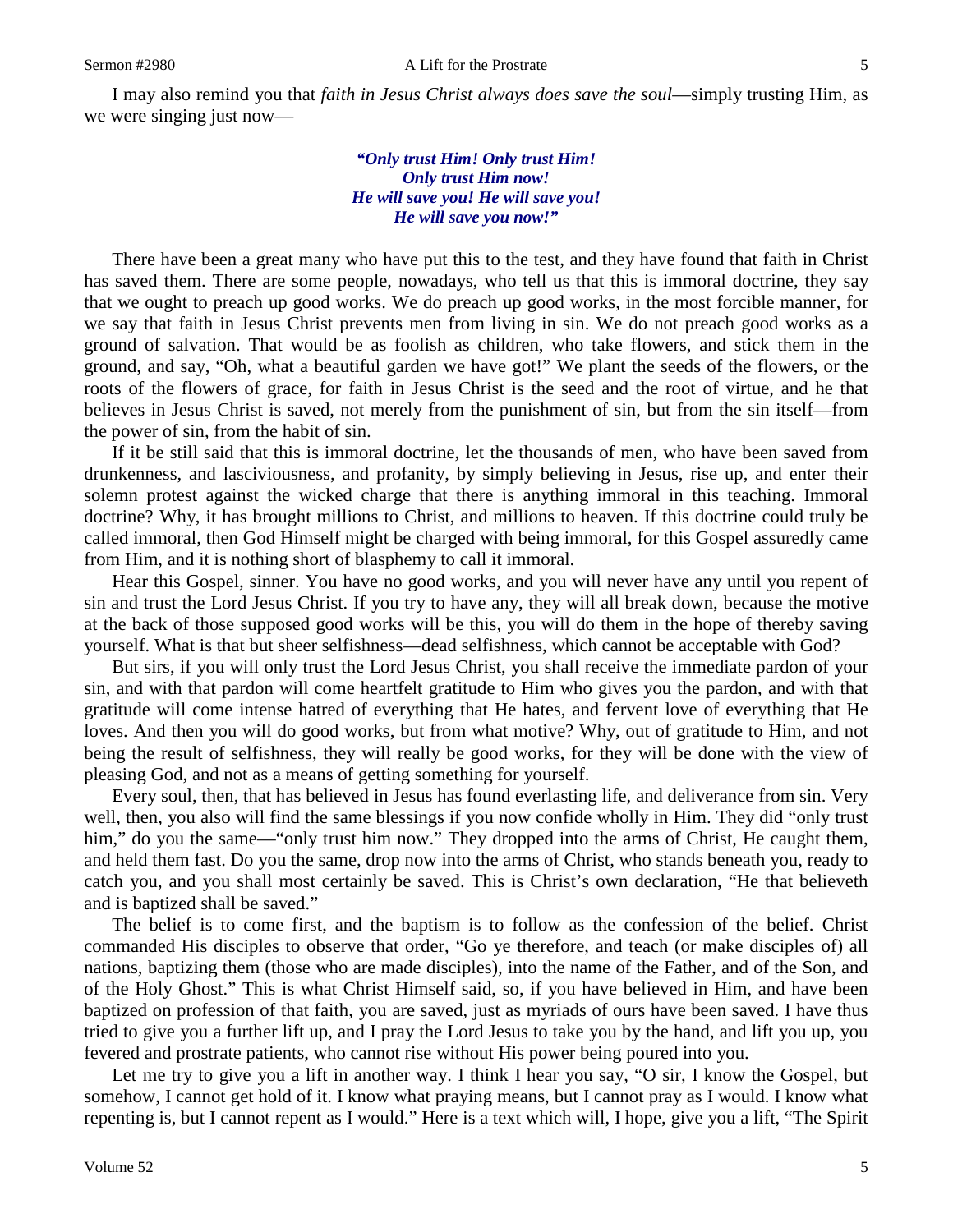also helpeth our infirmities." Can you not look up to heaven, and ask that blessed Spirit to help you now? What though your heart is hard as the nether millstone? The Spirit of God can make it soft in a moment. What though it seems impossible for you to believe in Jesus? The gracious Spirit is ready now to enable you to believe in Him. What if now you seem to be the very reverse of what you ought to be? The blessed Spirit can completely change your nature. He can open the blind eye, and unstop the deaf ear, and take away the stony heart out of your flesh and give you a heart of flesh.

I know that you cannot help yourself, but I also know that the Holy Spirit can help you, for nothing is impossible unto Him. Come, heavenly wind, and breathe upon these dry bones, quicken them into life and activity, so that, where there was nothing but death, there may be a living army to serve the living Lord! And blessed be His holy name, He will do it, for wherever there is a true, heart-felt prayer for His presence, He is present already, dictating that prayer, for no one really prays until the Holy Spirit teaches him how to pray. So, you who are like Peter's wife's mother, have we been able to lift you up yet? May the Lord's almighty hand be stretched out to you, for ours alone will be too weak to lift you up.

Here is another lift for you. Notwithstanding all that I have said, you still think that you deserve to be lost, and that you must be lost, for *your being punished will show the justice of God*. That is true, as far as it goes, but let me tell you something else that is equally true. *Your being saved will glorify the mercy of God,* and "he delighteth in mercy."

I recollect the time when I thought that, if Jesus Christ saved me, it would be the biggest thing He ever did. I thought so then, and I do not know but that I think so now, and I feel sure that, when I get to heaven, I shall still have that idea. And if you, dear friend, think the same concerning yourself, I expect you are about right. Jesus Christ, however, loves to do big things, he delights to show great mercy to great sinners, and if there is one man here, who seems not to have any good point about him, but whom everybody knows as being a renowned sinner—well, I pray the Lord to save you, my friend, because then the devils in hell will hear of it, and they will be angry, and I like them to be angry for such a reason as that, and the wicked men, with whom you have been accustomed to associate, will hear of it, and they will say, "What! old Jack becomes Christian? Harry turned Baptist? I never would have believed such a thing to be possible."

We like to have just such converts as these, and my Lord likes to have them too, for such victories of sovereign grace cause a great stir in the camp of the Philistines, and they begin to tremble and cry, "Who will be the next to turn?" And so the kingdom of heaven grows, and Satan's fame gets dimmed, and the fame of Jesus of Nazareth grows brighter and brighter.

"Ah!" says one, "I never looked at it in that light, for certainly, if Jesus Christ were to save me, I should be the biggest wonder on earth." Then I think it is very likely that He will save you, for He delights to do great wonders, and to work mighty marvels. How do you think that a doctor gets to have great fame? There are some physicians in London, who have so many patients waiting to see them that the poor sufferers have to wait hour after hour before they can get in. How did those doctors get to be so celebrated? If I were to tell you they got, all their fame through curing chapped hands, and sore fingers, and warts, you would say, "Nonsense! Nobody gets fame through doing such little things as that."

How did they get their honor, then? Oh, there was a poor man, who was nigh unto death, he had been given up by several other doctors, but this one was enabled by God to heal him. Or there was a man, whose leg was about to be amputated, and this doctor said, "I will save that man's limb." Or there was a complicated case of internal disease, and this doctor said, "I understand that case," and he cured it, and everybody talked about the wonderful cure, and now, everybody goes to that doctor. He became famous through curing bad cases, one really bad case brought him more credit than fifty minor maladies might have done.

So is it with the great Physician and you big sinners with such a complication of disorders that nobody but Christ can cure you. My Lord and Master has a wondrous way of healing those who appear to be incurable, and when He cures such cases as yours, heaven and earth and hell hear of it, and it makes Him famous. So I would encourage you to hope that He will save even you, though you are as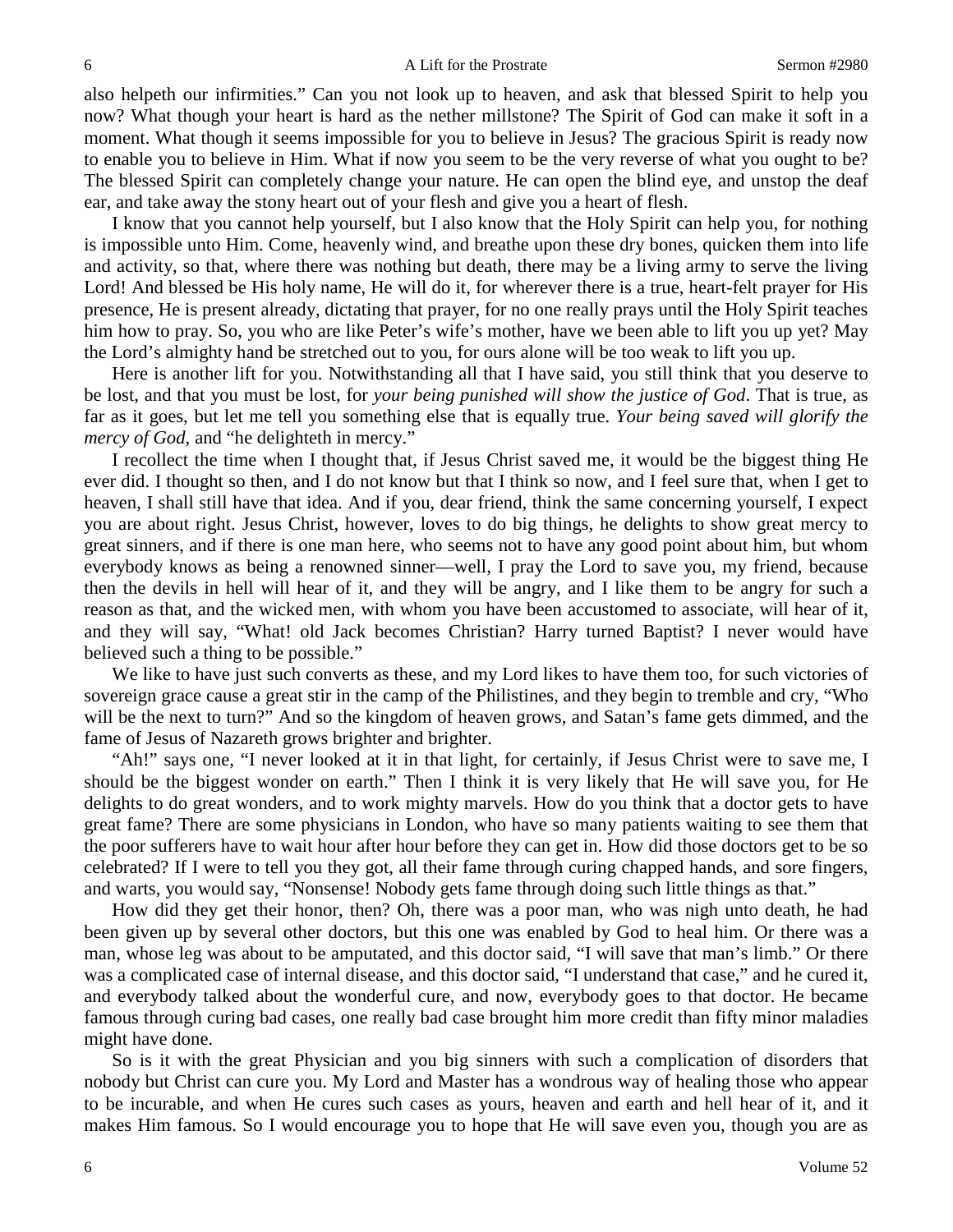prostrate as Peter's wife's mother was before Christ took her by the hand, and lifted her up. May my gracious Lord and Master help you to take encouragement from what He has done for others who were in as sad a state as you are now in!

Though your case seems so hopeless to you, or if you have any hope of recovery, you feel that it will take a long while, I want to remind you that *Jesus Christ pardons sinners in an instant*. A man is as black as midnight one moment, and as bright as noonday the next. Jesus Christ lifted up upon the cross has such mighty power that, if a man had all the sins of mankind resting upon him, yet if he did but look to Christ by faith, his sins would be all gone in a moment? Did you over see that wonderful sculpture which represents the Laocoon and his sons with the monstrous snakes twisted all about their limbs? Well, though you should be another Laocoon, and sinful habits should be twisted all about you, so that it would be impossible for you to free yourself from them, yet if you look to Jesus by faith, these monsters shall drop dead at your feet.

Jesus Christ, the Seed of the woman, sets His foot upon the monster, Sin, and breaks its head, and if you believe in Jesus, that pierced foot of His shall crush the life out of your sin, and you shall be delivered from its power. Oh, that you might have grace to trust in Jesus for instantaneous pardon, instantaneous regeneration, instantaneous deliverance from nature's darkness into God's most, marvelous light! If you are as prostrate as Peter's wife's mother was, you ought not to lie still any longer when Christ is ready to give you such a lift as that.

But if you do, I bid you remember, poor desponding, despairing sinner, that *He who has come to save such as you are is a Divine Savior*. What a death-blow this ought to be to every doubt! You say that there is a difficulty in your case. Yes, there is always a difficulty where there is only finite power, there always will be difficulties where there are creatures with limited capacities, but here is the Creator—the Creator in human flesh—He who made the heavens and the earth has come down to live here as a man, and to die upon the cross, in order that He may save sinners.

What difficulty can there be in the presence of Omnipotence? Talk not of difficulty in the presence of the almighty God. He has but to will anything, and it is done—to speak, and it stands fast forever. Jesus Christ, my Lord and Master, is able to save unto the uttermost all them that come unto God by Him, and He is able to save them with the greatest possible ease. What an easy thing it was for Christ to bless men, and women, and children when He was here upon earth!

A poor woman came in the crowd, and just touched the hem of His garment—she could not get near enough to touch Him, but she just touched the hem of His garment with her finger—there was contact between her and Christ through her finger and the hem of His garment, and she was made whole that very instant. There, were other cases in which Christ healed people who were miles away from Him at the time. "Go, thy way," said He to the nobleman, "thy son liveth." He had not been near him, He could work the miracle just as easily at a distance.

O sinner, nothing is impossible with God. If you are sick, and nigh unto death, Jesus Christ is able to save you. If I saw you at the very gates of hell—so long as you had not actually crossed the threshold if I saw you trembling there, and you said to me, "Can Jesus Christ save me now?" I would reply, "Ay, my brother, look unto Him, and He will take you from the gates of hell to the gates of heaven in a single moment." He said when on earth, "All manner of sin and blasphemy shall be forgiven unto men," and it is just as true today. "Come now, and let us reason together, saith the LORD; though your sins be as scarlet, they shall be as white as snow; though they be red like crimson, they shall be as wool."

> *"Only trust Him! Only trust Him! Only trust Him now! He will save you! He will save you! He will save you* **now!"**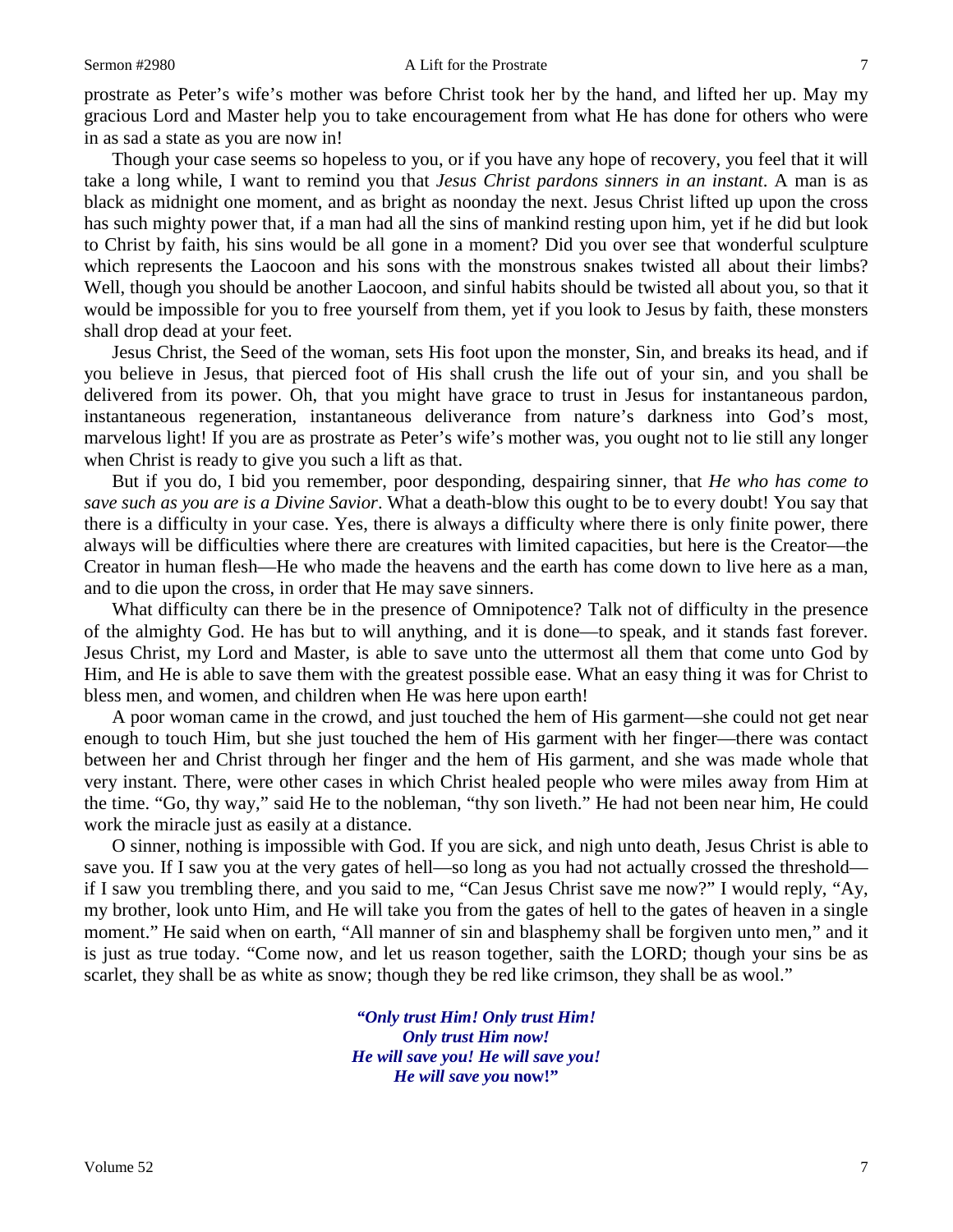Oh, that He would bless this word to you! Christ is God as well as man. He suffered in the stead of sinners on the cross, but He lives after the suffering has been accomplished, He lives as the Savior who is mighty to save, and whoever will take Him as his or her own Savior shall find it to be so this very hour.

### **EXPOSITIONS BY C. H. SPURGEON**

#### *MARK 1:14-35*

**Verse 14.** *Now after that John was put in prison, Jesus came into Galilee, preaching the gospel of the kingdom of God,—*

When one servant of God is laid aside, it is a call to the rest to be the more earnest. So after John the Baptist was put into prison, "Jesus came into Galilee." Sometimes a loss may be a gain, and if the loss of John was the means of bringing out Jesus, certainly both the church and the world were the gainers, "Jesus came into Galilee, preaching the gospel of the kingdom of God,"—

**15.** *And saying, The time is fulfilled, and the kingdom of God is at hand: repent ye, and believe the gospel.*

It is clear, from this passage, that our Lord exhorted men to repent, and to believe the gospel. There are some, who profess to be His followers, who will not suffer us to do this. We may teach men, and warn them, they say, but we must not exhort them to repent and believe. Well, as the contention of these people is not in accordance with the Scriptures, we are content to follow the Scriptures, and to do as Jesus did, so we shall say to sinners, "Repent ye, and believe the gospel."

**16-18.** *Now as he walked by the sea of Galilee, he saw Simon and Andrew his brother casting a net into the sea: for they were fishers. And Jesus said unto them, Come ye after me, and I will make you to become fishers of men. And straightway they forsook their nets, and followed him.*

The gospel minister is like the fisherman with a net. I have sometimes heard the comparison drawn as though the Gospel fisherman had a hook and a line, which he has not. His business is not to entice a fish to swallow his bait, but to cast the net all round him, and lift him, by God's grace, out of the element in which he lives in sin, into the boat where Christ still sits, as He sat, in the olden days, in the boat on the sea of Galilee. To shut the sinner up to faith in Jesus Christ—that is the main work of the true Gospel fisherman.

**19-20.** *And when he had gone a little farther thence, he saw James the son of Zebedee, and John his brother, who also were in the ship mending their nets. And straightway he called them: and they left their father Zebedee in the ship with the hired servants, and went after him.*

They never had cause to regret that they did so. Whatever they left, they were abundantly rewarded. They had a rich reward here on earth, and they have a far richer reward in heaven. Whatever a man gives up for Christ is a blessed investment, which will, sooner or later, bring him good interest.

**21-22.** *And they went into Capernaum; and straightway on the sabbath day he entered into the synagogue, and taught. And they were astonished at his doctrine: for he taught them as one that had authority, and not as the scribes.*

He did not do as the scribes did, who made a great parade of learning by quoting this Rabbi and the other, but Jesus said, "Verily, verily, *I* say unto you." He spoke as one who felt that He had authority to speak in His own name, and in the name of God His Father. This method of teaching quite astonished the Jews. I wish that those who now hear the Gospel, might be astonished at it, and be astonished into the belief of it by the power with which it comes home to their consciences and hearts.

**23-24.** *And there was in their synagogue a man with an unclean spirit; and he cried out, saying, Let us alone;*

How often that is still the cry of sinners, "Let us alone. Why do not you hold your own views, and let us alone?" Yes, the devils, and those whom they control, still say, "Let us alone." But it is a part of the